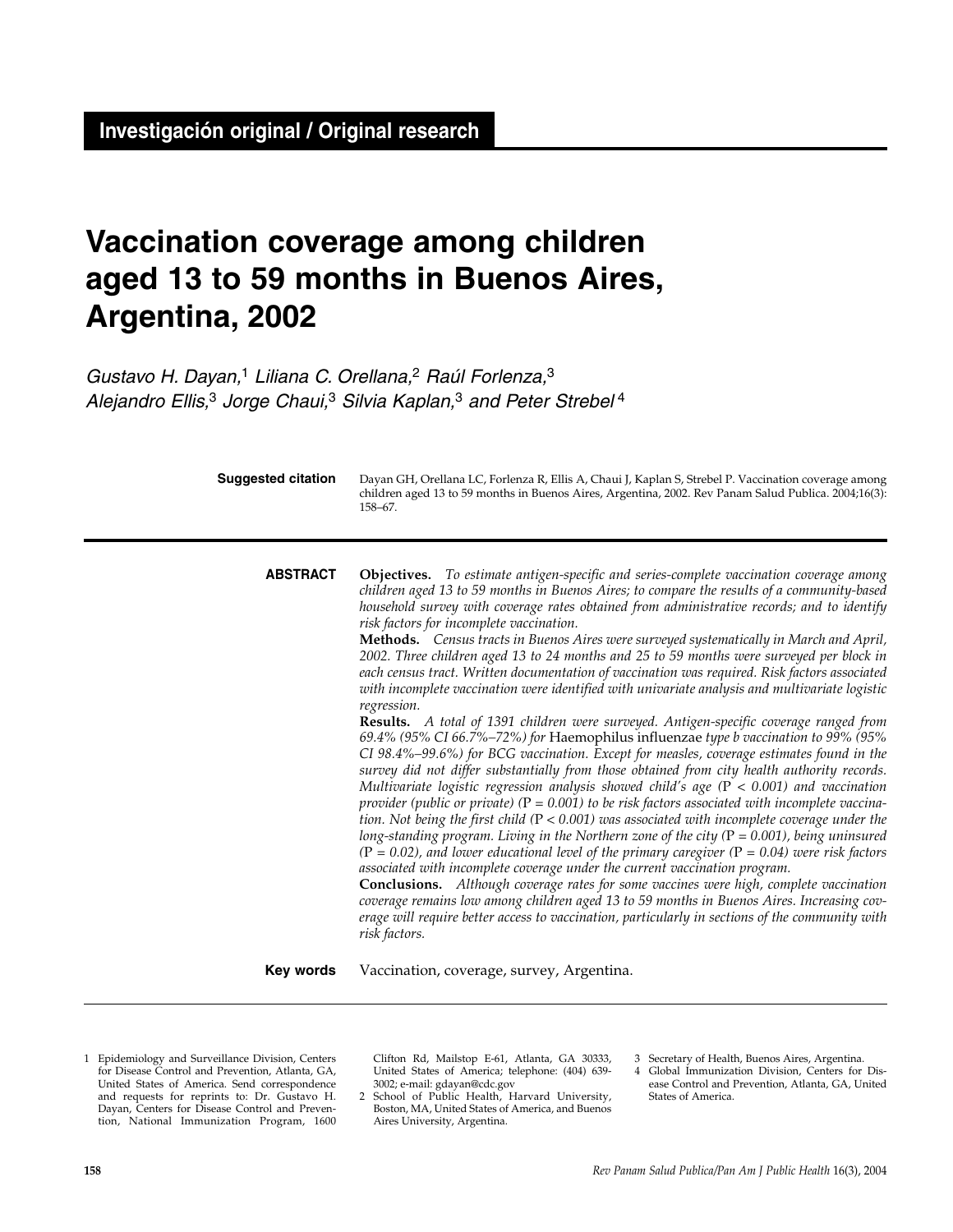Childhood vaccination is one of the major public health successes of the past century (1). Vaccination can protect individuals and whole communities by interrupting disease transmission (2, 3). Ideally, vaccination programs should achieve the coverage required to block the spread of diseases. The success of a vaccination program is measured by monitoring the incidence of diseases and vaccination coverage on a regular basis.

Buenos Aires is the capital of Argentina, with a population of approximately 2.8 million (4). Vaccination in this city is provided by both the public and private sectors. In the public sector, vaccination is implemented mainly through 20 public hospitals and 33 healthcare centers. In addition, the city government purchases some vaccines to be administered in 24 vaccination centers belonging to union groups. Vaccinations may also be obtained in private hospitals, pharmacies or vaccination centers.

In Buenos Aires, vaccines are administered according to the National Immunization Schedule (NIS) (Table 1) (5). Vaccinations added to the schedule more recently are *Haemophilus influenzae* type b (Hib) (in 1997), combined measles-mumps-rubella (MMR) (in 1998), and hepatitis B vaccine (in November 2000). A second opportunity for measles immunization is provided through follow-up campaigns targeted to all children 1–4 years old, in accordance with the Pan American Health Organization recommendations (6). In Argentina, the most recent follow-up campaign was in 2002. Other vaccinations not included in the NIS may also be received particularly through the private sector, e.g., hepatitis A, pneumococcus, varicella or meningococcus.

Vaccination coverage in Buenos Aires is calculated by dividing the number of doses administered by the target population for each dose. Although vaccination coverage estimated by the Secretariat of Health of the city of Buenos Aires is relatively high, outbreaks of vaccine-preventable diseases have occurred, as highlighted by the epidemic of measles in 1997–1998 (7).

**TABLE 1. National Immunization Schedule for children aged less than 5 years, Argentina, 2002**

|                    |              | Age      |          |          |           |                |  |  |  |  |  |
|--------------------|--------------|----------|----------|----------|-----------|----------------|--|--|--|--|--|
| Vaccine            | <b>Birth</b> | 2 months | 4 months | 6 months | 12 months | 18 months      |  |  |  |  |  |
| $BCG^a$            | 1st dose     |          |          |          |           |                |  |  |  |  |  |
| Polio              |              | 1st dose | 2nd dose | 3rd dose |           | <b>Booster</b> |  |  |  |  |  |
| DTP <sup>b</sup>   |              | 1st dose | 2nd dose | 3rd dose |           | <b>Booster</b> |  |  |  |  |  |
| Hib <sup>c</sup>   |              | 1st dose | 2nd dose | 3rd dose |           | <b>Booster</b> |  |  |  |  |  |
| MMR <sup>d,e</sup> |              |          |          |          | 1st dose  |                |  |  |  |  |  |
| Hepatitis B        | 1st dose     | 2nd dose |          | 3rd dose |           |                |  |  |  |  |  |
|                    |              |          |          |          |           |                |  |  |  |  |  |

<sup>a</sup> Bacillus of Calmette-Guerin.

**b** Combined diphtheria, tetanus and pertussis.

<sup>c</sup> *Haemophilus influenzae* type b.

<sup>d</sup> Combined measles, mumps and rubella.

<sup>e</sup> A second opportunity for vaccination against measles is provided through follow-up campaigns conducted every 3–4 years targeted to children aged 1–4 years.

Therefore, vaccination coverage levels currently achieved among children living in Buenos Aires may be lower than thought, especially in recent years when the economic crisis has aggravated already poor socioeconomic conditions. Because no independent estimate of vaccination coverage has ever been obtained in Buenos Aires, we decided to conduct a population-based vaccination coverage survey.

The objectives of this study were to estimate the vaccination coverage among children aged 13–59 months residing in Buenos Aires for all recommended vaccinations in the NIS using survey methods, to compare the results with vaccination coverage rates estimated by the city health authority, and to identify risk factors associated with incomplete vaccination coverage.

#### **METHODS**

#### **Study design**

**Overall design.** This population interview-based survey used information obtained in face-to-face interviews with the primary caregiver of children aged 13–59 months residing in Buenos Aires. The study was designed to estimate vaccination coverage in two age groups (13–24 months and 25–59 months). The survey was conducted from 8 March to 20 April,

2002, as part of the public health program. A team of 17 professionallytrained interviewers contacted the households initially to enroll children aged 13–24 months. If no child aged 13–24 months resided at the address, they asked if a child aged 25–59 months resided there.

**Survey instrument.** The survey data collection form included demographic items about the child's date of birth, sex, country of birth, ethnicity, number and age of siblings, child care, and kindergarten attendance. Other items solicited information about the caregiver (age, marital status, employment and education), source of information about vaccinations, the type of vaccination provider used, and insurance coverage. Respondents were also asked about the reasons their child was not vaccinated (if they thought the child was not fully immunized). To assess the child's ethnicity, information on the country of birth of his or her grandparents was obtained. Vaccination providers were classified as public if the respondent mentioned only public hospitals or public healthcare centers at which the child was vaccinated. Otherwise they were classified as private or mixed when a combination of both private and public vaccination centers was mentioned.

The script for the interview was designed in collaboration with sociolo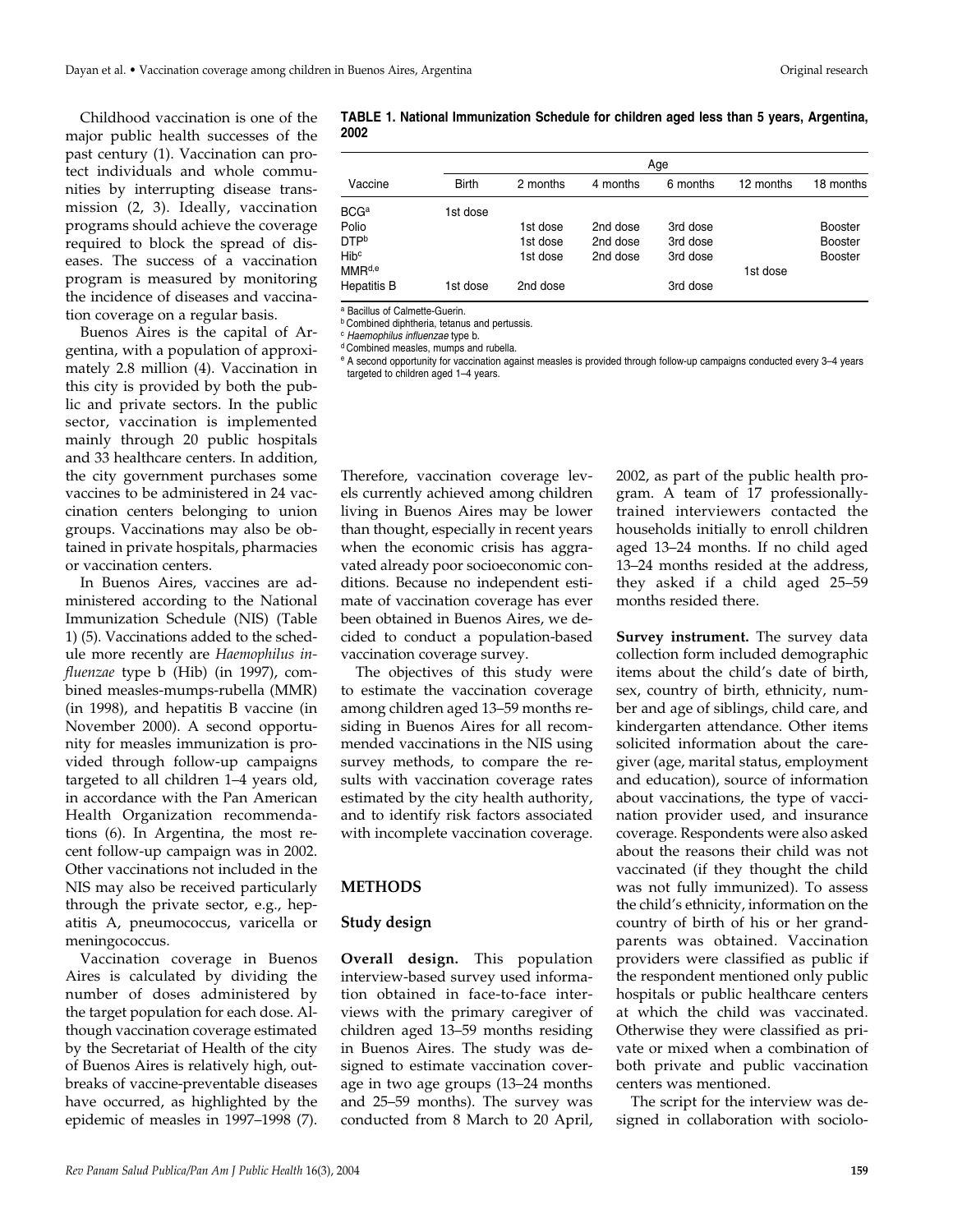gists to ensure that all questions were understood. The survey instrument was tested in the field before the survey was launched.

## **Population and sample selection**

The sample size of subjects in each age stratum was calculated for a precision of 4% in the estimate of vaccinated children, with a 95% confidence level assuming a 50% coverage rate (which yielded the lowest precision).

For health purposes, the city of Buenos Aires is divided into 12 program areas which are traditionally grouped in three main zones of the city (Northern, Central and Southern), each zone comprising four program areas. Independently from program areas, the city is divided into 21 school districts. Each school district is divided into fractions which in turn are subdivided into census tracts. There are 1 540 such tracts in the 21 school districts. Each census tract contains approximately 300 dwellings and may comprise one or more blocks (i.e., a group of buildings delimited by several streets). A cumulative community list by census tract, ranked by the percentage of households with unmet basic needs as an indicator of socioeconomic status, was obtained from the National Institute of Statistics and Census (4). This list was used to select a systematic random sample of census tracts. The probability that a census tract would be included was proportional to its population (8). To calculate the number of census tracts to be selected and to ensure that all areas and socioeconomic levels in the city were represented, the number of interviews within each age group for each selected census tract was set at three. When census tracts comprised more than one block, a number was assigned to each block. Subsequently, blocks in the selected census tracts were chosen randomly from maps using a random number.

The survey was conducted from a starting point on the northeast corner of each selected census block that was to be visited to identify eligible children. Interviewers proceeded counterclockwise around the first block, and if necessary, around the next nearest block and subsequent blocks to the north, until the specified number of eligible children was reached. If two or more children within the required age group were found, the child whose birthday was closest to the date of the interview was selected. Children were eligible if their parent or guardian was able to provide a vaccination card with the dates of vaccination. Whenever a child was found and his or her data collected, the interviewers were instructed to skip the next two dwellings to look for the next eligible child, to avoid clustering. When an eligible child was found, the interviewer asked to speak to the primary caregiver on the assumption that this person was mainly responsible for the child's vaccinations. If the primary caregiver was not available, the interviewers revisited the household later, or if this was not possible they interviewed another adult in the household if this person was able to provide the vaccination card.

Households from 215 selected census tracts were visited, and data from vaccination cards for 1 391 children were used to calculate vaccination coverage. Complete information for all other covariates was available for 1 189 children (85.5%), and this was the sample used for the analysis of risk factors.

# **Data collection**

**Vaccination coverage.** The vaccine doses and dates of vaccination were abstracted from the vaccination card or any other written proof of vaccination.

Antigen-specific coverage was defined as the percentage of children in the sample who had received the recommended number of doses according to their age at the time of the survey. After the last measles outbreak in 1997 (7) until July 2000, an additional dose of measles vaccine was recommended at 6 months of age in Argentina. However, this dose was not considered fully protective and a second dose of measles vaccine was reccontaining vaccine had been administered when the child was 11 months of

age or older. Series-complete vaccination coverage was defined as the percentage of children in the sample who had received all recommended doses by the recommended ages at the time of the study. Complete vaccination for children aged 13–18 months was defined as receipt of the following vaccines: at least 1 BCG, 3 polio, 3 DTP, 3 Hib and 1 MMR. Because hepatitis B was added to the NIS in November 2000, only children born after that date were assumed eligible to receive 3 or more doses of hepatitis B vaccine for the purpose of this analysis. Complete coverage for those aged 19-59 months consisted of at least 1 BCG, 1 MMR, 4 polio, 4 DTP and 4 Hib doses. Data were reported for five age groups (13–18, 19–24, 25–35, 36–47 and 48–59 months) to better reflect age-specific coverage and cohort effects (9).

# **Risk factors for incomplete vaccina-**

**tion.** We investigated factors associated with incomplete vaccination under two schedules. One was based on the vaccines which had been in the NIS for a long time (i.e., BCG, polio, DTP and measles); this schedule is referred to here as the long-standing program. The other comprised both vaccines in the long-standing program and those added more recently (i.e., BCG, polio, DTP, Hib, MMR and hepatitis B), and is termed here the current vaccination program.

**Data from administrative sources.** Vaccination coverage measured with the survey was compared with coverage estimated from government statistics (i.e., the administrative method). To estimate vaccination coverage, the government agency (Secretariat of Health, city of Buenos Aires) divides the number of doses administered by the target population for each dose. Official coverage rates obtained from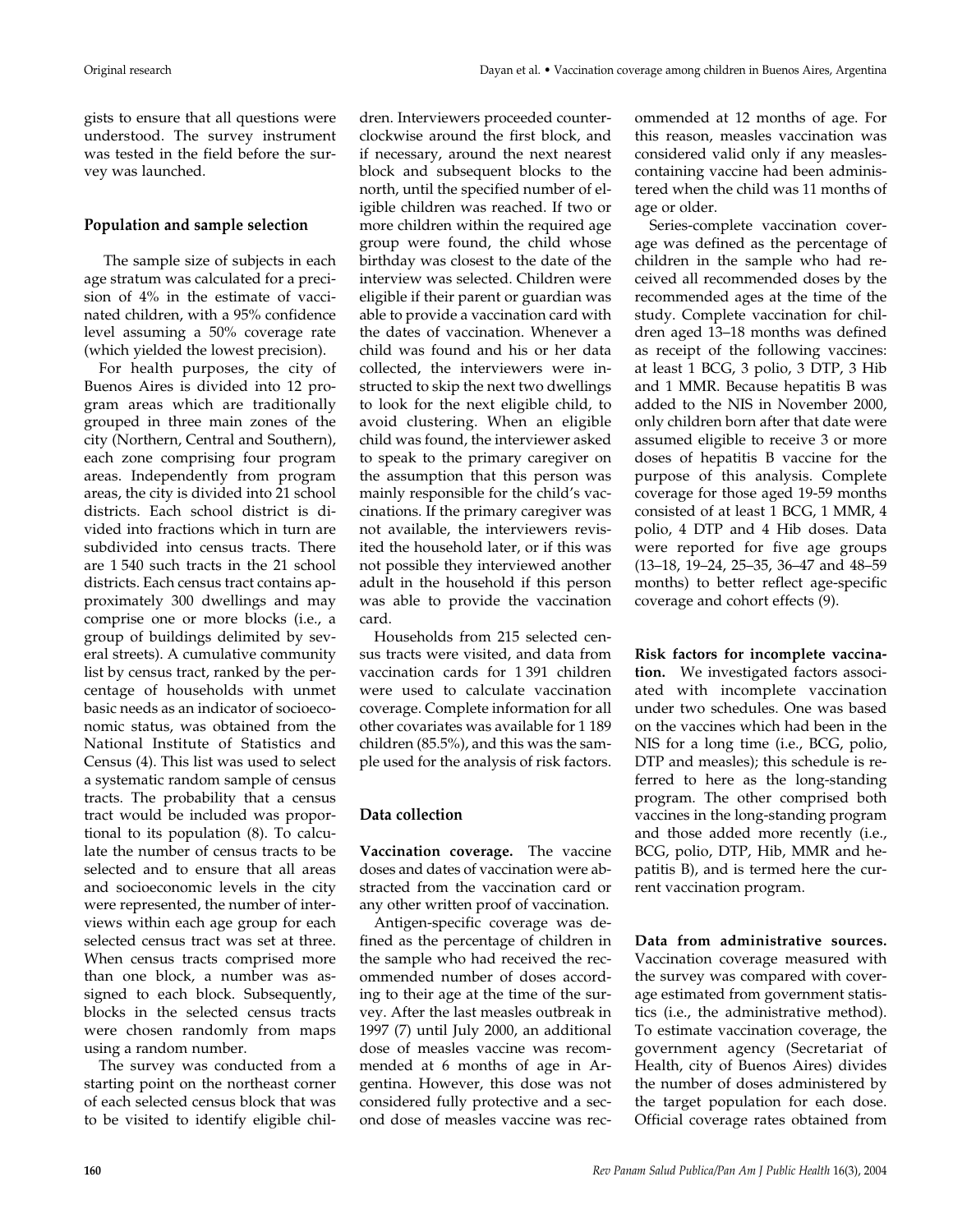the Secretariat of Health of Buenos Aires city for the year 2002 were used to compare BCG, polio, DTP, measles and hepatitis coverage with results of our survey.

### **Statistical analysis**

Information from data collection forms was entered into an Epi-Info database. Paper forms were reviewed to validate and correct inconsistencies. Survey results were analyzed using Epi-Info Version 6 and the SAS statistical package (10, 11). In order to more accurately describe citywide vaccination coverage in children aged 13–59 months, data collected from both age groups were weighted for the population of children in each of the two age strata. Citywide coverage was weighted for the population of children under 5 years of age in each age stratum. McNemar's test was used to compare coverage rates for different vaccines.

Associations between incomplete vaccination and potential predictor variables were sought with the chisquared or Fisher's two-tailed exact test. For ordinal predictors, chi-squared tests of linear trend were performed. Risk factors identified as significant  $(P < 0.05)$  for both schedules by univariate analysis were then tested in a multivariate logistic regression model to assess their effects after adjusting for the other covariates.

## **RESULTS**

### **Immunization coverage**

**Citywide coverage.** Children included in the analysis were distributed equally across all three zones of the city. Slightly more than half (55.6%) were boys, 40.9% of the caregivers reported no health insurance, and 61.5% of the children had received vaccinations through the public health care system only (Table 2). Of the families that used private vaccination services only, 34.8% lived in the Northern, 27.2% in the Central and 14.6% in the Southern zone of the city.

Among children aged 13–59 months, citywide antigen-specific vaccination

|                                  | $\mathsf{n}$ | $\%$ | Characteristic                       | n    | $\%$ |
|----------------------------------|--------------|------|--------------------------------------|------|------|
| Age (months)                     |              |      | Vaccination provider                 |      |      |
| $13 - 18$                        | 337          | 24.2 | Public                               | 855  | 61.5 |
| $19 - 24$                        | 289          | 20.8 | Private                              | 303  | 21.8 |
| $25 - 35$                        | 305          | 21.9 | Both public and private              | 187  | 13.4 |
| $36 - 47$                        | 273          | 19.6 | Unknown                              | 46   | 3.3  |
| $48 - 59$                        | 187          | 13.4 |                                      |      |      |
|                                  |              |      | Health insurance                     |      |      |
| Sex                              | 773          | 55.6 | No health insurance                  | 569  | 40.9 |
| Male                             |              | 44.4 | Union insurance                      | 549  | 39.5 |
| Female                           | 618          |      | Private prepaid medicine             | 214  | 15.4 |
| Zone of residence                |              |      | Unknown                              | 59   | 4.2  |
| Northern                         | 436          | 31.3 | Age (years) of the primary caregiver |      |      |
| Central                          | 474          | 34.1 | 25                                   | 249  | 17.9 |
| Southern                         | 481          | 34.6 | $26 - 35$                            | 638  | 45.9 |
|                                  |              |      | 36                                   | 362  | 26.0 |
| Child's country of birth         |              |      | Unknown                              | 142  | 10.2 |
| Argentina                        | 1334         | 95.9 |                                      |      |      |
| Other countries                  | 11           | 0.8  | Education of the primary caregiver   |      |      |
| Unknown                          | 46           | 3.3  | No education /Incomplete primary     | 33   | 2.4  |
| Ethnicity                        |              |      | Primary complete                     | 453  | 32.6 |
| 2 grandparents born in Argentina | 1140         | 82.0 | Secondary complete                   | 484  | 34.8 |
| 3 grandparents born in any other |              |      | Tertiary/University complete         | 267  | 19.2 |
| Latin American country           | 164          | 11.8 | Unknown                              | 154  | 11.1 |
| Other                            | 38           | 2.7  | Employment of the primary caregiver  |      |      |
| Unknown                          | 49           | 3.5  | Unemployed                           | 766  | 55.1 |
|                                  |              |      | < 40 hours/week                      | 255  | 18.3 |
| Position in the family           |              |      | 40 hours/ week                       | 217  | 15.6 |
| 1st child                        | 607          | 43.6 | Unknown                              | 153  | 11.0 |
| 2nd child                        | 383          | 27.5 |                                      |      |      |
| 3rd child or later               | 318          | 22.9 | Type of family                       |      |      |
| Unknown                          | 83           | 6.0  | Two-parent family                    | 1085 | 78.0 |
| Day care attendance              |              |      | Single-parent family                 | 142  | 10.2 |
| No attendance                    | 727          | 52.3 | Unknown                              | 164  | 11.8 |
| Public                           | 336          | 24.2 |                                      |      |      |
| Private                          | 274          | 19.7 |                                      |      |      |
| Unknown                          | 54           | 3.9  |                                      |      |      |

**TABLE 2. Characteristics of the sample of children (***n* **= 1 391) participating in the vaccination coverage survey, Buenos Aires 2002**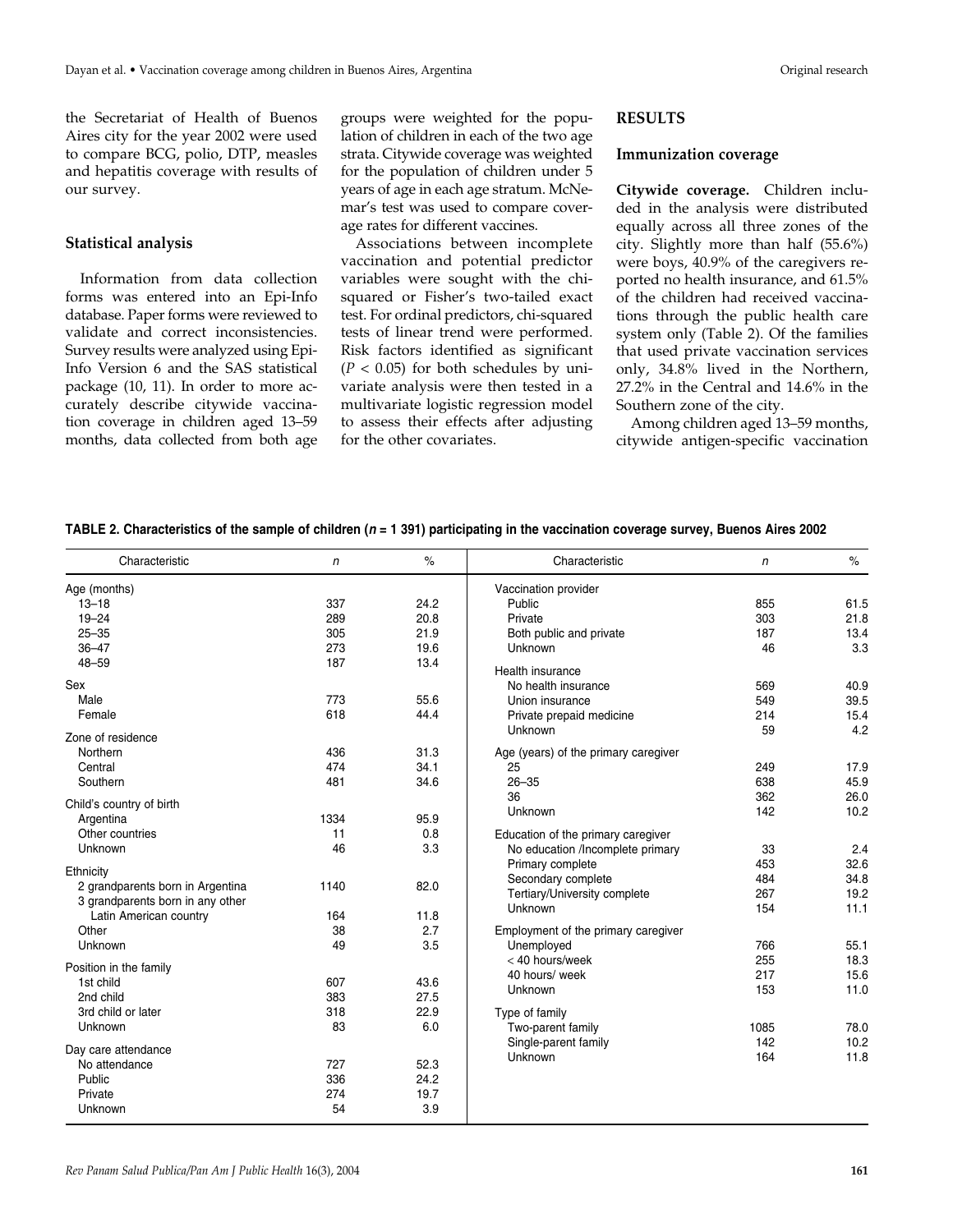|                                                                                                                                                           | Vaccination coverage (%)                                     |                                                                                                                             |                                                              |                                                                                                                             |                                                              |                                                                                                                              |                                                              |                                                                                                                              |                                                              |                                                                                                                             |                                                              |                                                                                                                                |
|-----------------------------------------------------------------------------------------------------------------------------------------------------------|--------------------------------------------------------------|-----------------------------------------------------------------------------------------------------------------------------|--------------------------------------------------------------|-----------------------------------------------------------------------------------------------------------------------------|--------------------------------------------------------------|------------------------------------------------------------------------------------------------------------------------------|--------------------------------------------------------------|------------------------------------------------------------------------------------------------------------------------------|--------------------------------------------------------------|-----------------------------------------------------------------------------------------------------------------------------|--------------------------------------------------------------|--------------------------------------------------------------------------------------------------------------------------------|
|                                                                                                                                                           |                                                              | 13-18 m (95% CI)                                                                                                            |                                                              | 19-24 m (95% CI)                                                                                                            |                                                              | 25-35 m (95% CI)                                                                                                             |                                                              | 36-47 m (95% CI)                                                                                                             |                                                              | 48-59 m (95% CI)                                                                                                            |                                                              | Citywide <sup>a</sup> (95% CI)                                                                                                 |
| Antigen-specific coverage                                                                                                                                 |                                                              |                                                                                                                             |                                                              |                                                                                                                             |                                                              |                                                                                                                              |                                                              |                                                                                                                              |                                                              |                                                                                                                             |                                                              |                                                                                                                                |
| <b>BCG</b> b<br>Polio <sup>c</sup><br><b>DPT<sup>c</sup></b><br>Hib <sup>c</sup><br>Measlesb<br>Rubella <sup>b</sup><br>Mumpsb<br><b>Hepatitis B</b>      | 99.7<br>91.4<br>95.0<br>88.1<br>81.9<br>76.9<br>56.1<br>59.3 | (99.1, 100)<br>(88.4, 94.4)<br>(92.6, 97.3)<br>(84.7, 91.6)<br>(77.8, 86.0)<br>(72.3, 81.3)<br>(50.8, 61.4)<br>(54.1, 64.6) | 99.3<br>70.6<br>71.6<br>66.1<br>91.3<br>87.9<br>85.5<br>27.0 | (98.3, 100)<br>(65.3, 75.9)<br>(66.4, 76.9)<br>(60.6, 71.6)<br>(88.1, 94.6)<br>(84.1, 91.7)<br>(81.4, 89.6)<br>(21.9, 32.1) | 98.7<br>82.0<br>83.3<br>74.1<br>93.1<br>86.2<br>85.2<br>26.5 | (97.4, 99.9)<br>(77.6, 86.3)<br>(79.1, 87.5)<br>(69.2, 79.0)<br>(90.3, 95.9)<br>(82.3, 90.1)<br>(81.2, 89.2)<br>(21.6, 31.5) | 98.5<br>86.8<br>84.6<br>63.0<br>95.2<br>76.5<br>75.5<br>25.6 | (97.1, 99.9)<br>(82.8, 90.9)<br>(80.3, 88.9)<br>(57.2, 68.8)<br>(92.7, 97.8)<br>(71.5, 81.6)<br>(70.3, 80.6)<br>(20.4, 30.9) | 99.5<br>88.8<br>89.8<br>58.8<br>94.1<br>66.3<br>64.7<br>31.6 | (98.4, 100)<br>(84.2, 93.3)<br>(85.5, 94.2)<br>(51.7, 65.9)<br>(90.7, 97.5)<br>(59.5, 73.2)<br>(57.8, 71.6)<br>(24.8, 38.3) | 99.0<br>84.4<br>85.1<br>69.4<br>92.1<br>78.9<br>74.9<br>31.8 | (98.4, 99.6)<br>(82.4, 86.5)<br>(83.0, 87.0)<br>$(66.0, 7-72)$<br>(90.7, 93.5)<br>(76.6, 81.3)<br>(72.5, 77.3)<br>(29.2, 34.3) |
| Series-complete coverage                                                                                                                                  |                                                              |                                                                                                                             |                                                              |                                                                                                                             |                                                              |                                                                                                                              |                                                              |                                                                                                                              |                                                              |                                                                                                                             |                                                              |                                                                                                                                |
| Long-standing program<br>(BCG, polio, DTP, measles)<br>Current program<br>(BCG, polio, DTP, Hib,<br>MMR, Hep. B <sup>d</sup> )<br>Current program without | 76.0<br>42.1                                                 | (71.4, 80.5)<br>(36.8, 47.4)                                                                                                | 65.1<br>55.7                                                 | (59.5, 70.6)<br>(49.9, 61.5)                                                                                                | 75.4<br>63.9                                                 | (70.5, 80.3)<br>(58.5, 69.4)                                                                                                 | 78.4<br>46.9                                                 | (73.5, 83.3)<br>(40.9, 52.8)                                                                                                 | 80.7<br>40.1                                                 | (75.0, 86.5)<br>(33.0, 47.2)                                                                                                | 76<br>51.1                                                   | (73.7, 8.4)<br>(48.3, 54.0)                                                                                                    |
| mumps<br>(BCG, polio, DTP, Hib,<br>$MR$ , Hep. $Bd$ )                                                                                                     | 58.5                                                         | (53.2, 63.7)                                                                                                                | 56.7                                                         | (51.0, 62.5)                                                                                                                | 63.9                                                         | (58.5, 69.4)                                                                                                                 | 47.3                                                         | (41.3, 53.2)                                                                                                                 | 41.2                                                         | (34.1, 48.3)                                                                                                                | 53.8                                                         | (50.9, 56.6)                                                                                                                   |

<sup>a</sup> Weighted average among children 13–59 months old citywide.

**b** 1 dose all age groups.

<sup>c</sup> 3 doses 13–18 months and 4 doses 19–59 months.

d 3 doses of hepatitis B in children born after 1 November 2000.

coverage rates ranged from 99.0 % for BCG to 69.4 % for Hib (Table 3). Although citywide hepatitis B coverage was only 31.8%, coverage among children born after the vaccine was added to the NIS (November 2000) was 70.4% (95% CI 64.5%–76.3%). For those vaccines requiring a booster at 18 months (i.e., polio, DTP, and Hib), vaccination coverage decreased for the 19-to-24-month age group. In children older than 24 months, coverage rates for vaccines in the long-standing program, such as polio or DTP, increased steadily with the age of the child. However, they decreased for those vaccines added more recently to the schedule. Mumps coverage was lower than rubella coverage in the 13-to-18 month age group (McNemar's test, *P* < 0.001). Citywide vaccination coverage for other vaccines not included in the NIS was .8% (95% CI 14.6%– 18.9%) for varicella ( $\geq 1$  dose) and 3.5% (95% CI 1.9%–5.8%) for meningococcus  $B + C \geq 2$  doses). Pneumococcal vaccine coverage  $(≥ 3$  doses) for children aged 13–18 months was 1.8% (95% CI 0.3%–3.2%).

**Series-complete coverage.** Seriescomplete vaccination coverage showed a different pattern for the longstanding program than for the current program. Although coverage in both programs was lower for the 19-to-24 month age group than for the 13-to-18 month age group, it increased steadily in the older age group under the longstanding program (trend test,  $P = 0.02$ ). However, it decreased for children 36 months old or older under the current program.

**Administrative data versus current survey data.** Among children aged 13–18 months, the coverage estimates for the first dose of BCG, and the third dose of polio, DTP and Hib did not differ substantially between the survey results and the information based on city health authority estimates of the number of doses administered. Among children aged 19–24 months, the survey showed that 91.3% had received at least one dose of measles vaccine, compared with the reported coverage of 116% according to government statistics (Figure 1).

### **Risk factors for incomplete vaccination**

According to the univariate analysis, the child's age, not being a firstborn child, not attending day care, use of public vaccination providers only, being uninsured, and low educational level of the caregiver were factors significantly associated with incomplete vaccination under both the longstanding and the current program (Table 4). Children residing in the Northern zone of the city were also less likely to be fully vaccinated under the current program, and not having a two-parent family was a risk factor associated with incomplete vaccination under the long-standing program.

In addition, we observed a direct relationship between vaccination coverage and education of the caregiver for the long-standing program (trend test,  $P = 0.006$ ) and for the current program (trend test, *P* < 0.001).

To determine independent risk factors for incomplete vaccination, a logistic regression model was tested with all the variables that were signifi-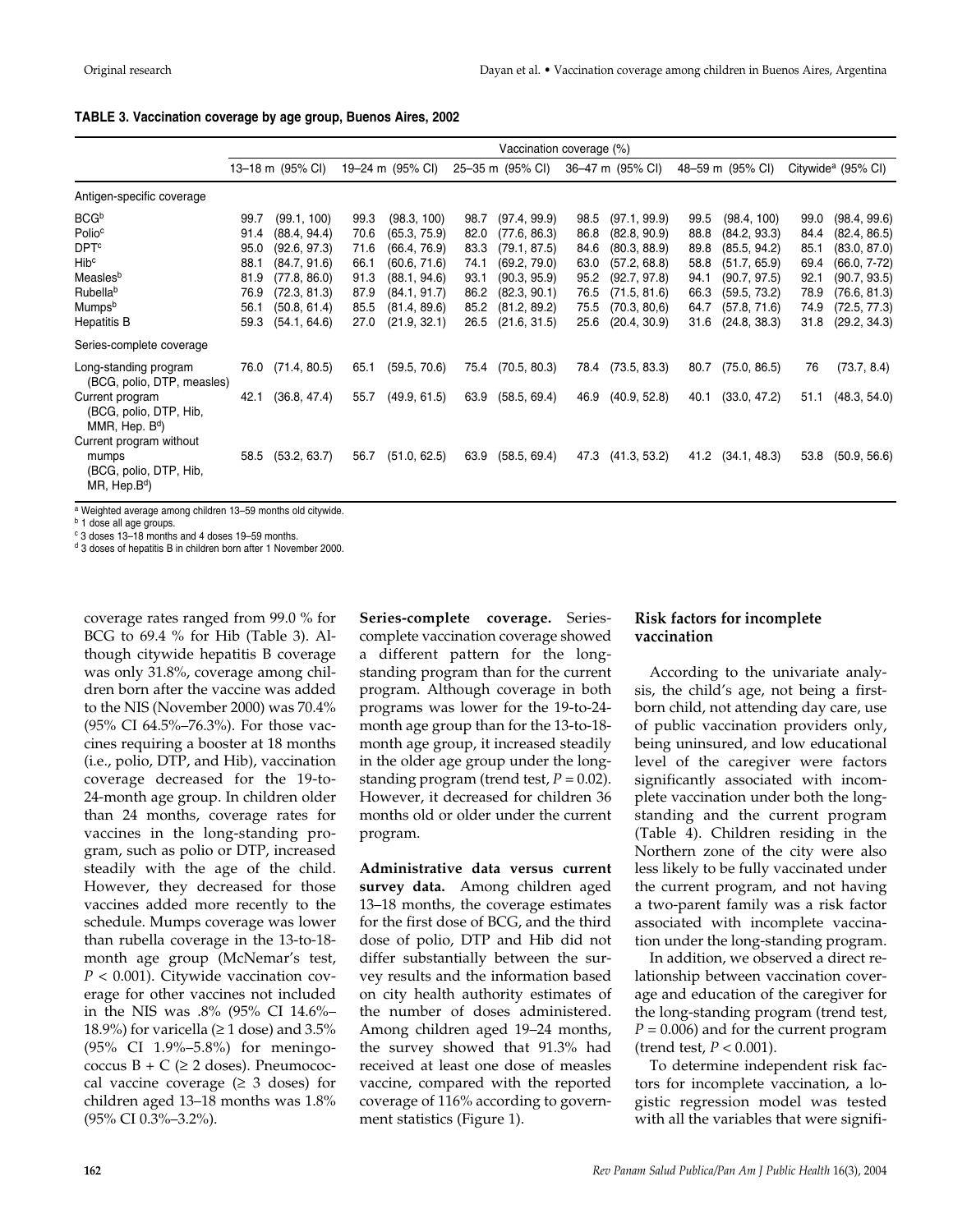**FIGURE 1. Comparison of vaccination coverage rates calculated from health administration figures and observed in a coverage survey. Buenos Aires, 2002**



BCG, bacillus of Galmette-Guerin; DTP, combined diphtheria-tetanus-pertussis; Hep. B, hepatitis B. <sup>a</sup> Coverage survey, children aged 13–18 months.

cant for coverage in the long-standing and the current program. In addition, the zone of the city was included because this variable was thought to be important for vaccination program managers. Because day care attendance was not significant in this model, it was excluded and a second model was tested with the variables age, zone of residence, position in the family, vaccination provider, health insurance, and education of the caregiver. Table 5 shows the adjusted odds ratios estimated from this final logistic regression model for both the longstanding and current programs. After adjustment for all the other variables included in the model, children using only one type of provider were more likely to be unvaccinated compared to children vaccinated by both public and private healthcare providers under both the long-standing  $(P < 0.009)$  and current programs  $(P =$ 0.01). Not being the firstborn child was also a risk factor for incomplete vaccination under the long-standing program ( $P < 0.001$ ). Living in the Northern zone of the city  $(P = 0.001)$  and not having health insurance (*P* = 0.02) and lower educational level of the primary caregiver  $(P = 0.04)$  were also risk fac-

tors associated with incomplete vaccination under the current program.

The three most frequently reported reasons for undervaccination among the 172 respondents who stated that their child was not fully immunized were shortage of money (23.8%), unavailability of the vaccine at the center where the child was usually vaccinated (13.4%), and illness of the child  $(11.6\%)$ .

## **DISCUSSION**

#### **Vaccination coverage**

This is the first survey conducted in Buenos Aires among children aged 13– 59 months old that provides community-based information on both vaccination coverage and age-appropriate immunization status. In this population, citywide vaccination coverage for individual vaccines was 99% for BCG, 85% for DTP, 84% for polio and 92% for measles. For the more recently introduced vaccines, lower coverage rates were found (69% for Hib, 79% for rubella, 75% for mumps and 70% for hepatitis B). However, series-complete vaccination coverage remains low

(51%) among children aged 13–59 months in Buenos Aires.

The higher coverage rates observed for measles vaccine compared with other vaccines administered during the first year of life, such as DTP or polio, may reflect the effect of the follow-up measles vaccination campaigns. The increase in coverage among younger cohorts for the vaccines added most recently to the NIS shows that the program has made progress in achieving its goals in recent years. The decrease in vaccination coverage among children aged 19–24 months for vaccines requiring a booster dose at 18 months (i.e., polio, DTP and Hib) shows that many children receive the booster dose after 24 months of age. This phenomenon accounts for the lowest series-complete coverage in this age group under the long-standing program. Under the current program, the lower coverage rates observed in the 13-to-18-month age group reflects the shortage of mumps vaccine in the public healthcare system in 2001 and 2002. Additionally, lower rates detected in the 48-to-59-month age group reflect the limited success of the program for recently introduced vaccines.

## **Factors associated with incomplete coverage**

Our study also provides information about undervaccinated subgroups in the city of Buenos Aires. In consonance with our findings, low socioeconomic conditions have commonly been associated with lower routine vaccine coverage (12–16). Different coverage rates among children attending public versus private vaccination centers have been reported in other studies (17, 18). In our study, coverage was higher in children served by private facilities than in those served by public or other facilities, and coverage was highest in children served by both public and private facilities. These findings are consistent with those found in the National Immunization Survey of children aged 19–35 months in the USA in 1999 (13). Chil-

<sup>b</sup> Coverage survey, children aged 19–24 months.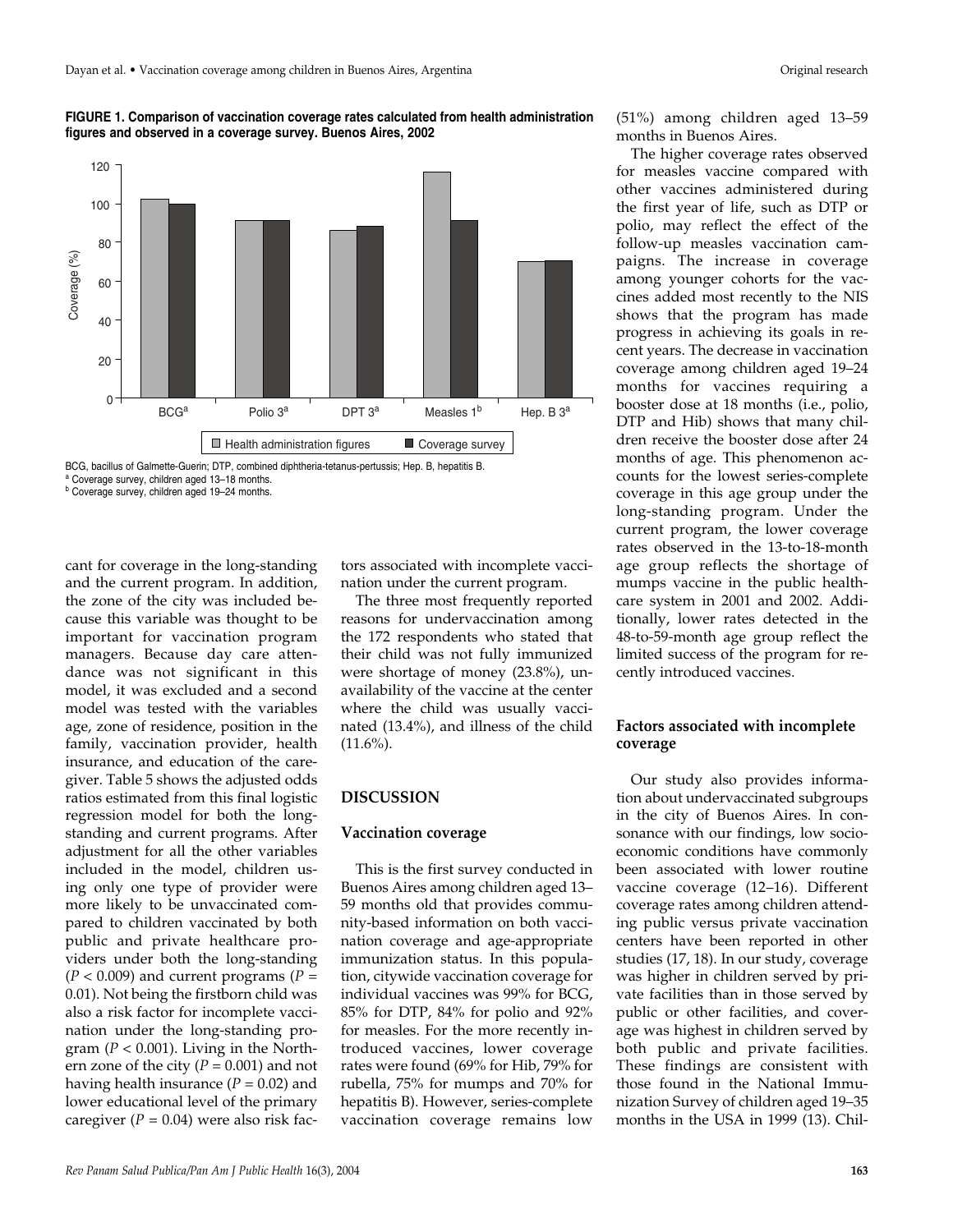**TABLE 4. Risk factors for incomplete vaccination with recommended vaccines for the longstanding program (BCG, polio, DTP, measles) and the current program (BCG, polio, DTP, Hib, MMR and hepatitis B) based on univariate analysis, Buenos Aires, 2002**

|                                      | Long-established program |              |         | Current program <sup>a</sup> |      |         |  |
|--------------------------------------|--------------------------|--------------|---------|------------------------------|------|---------|--|
|                                      |                          | Unvaccinated |         | Unvaccinated                 |      |         |  |
| Factor                               | n                        | $\%$         | P value | n                            | $\%$ | P value |  |
| Age (months)                         |                          |              |         |                              |      |         |  |
| $13 - 18$                            | 81                       | 24.0         | < 0.001 | 195                          | 57.9 | < 0.001 |  |
| $19 - 24$                            | 101                      | 34.9         |         | 128                          | 44.3 |         |  |
|                                      |                          |              |         |                              |      |         |  |
| $25 - 35$                            | 75                       | 24.6         |         | 110                          | 36.1 |         |  |
| 36–47                                | 59                       | 21.6         |         | 145                          | 53.1 |         |  |
| 48-59                                | 36                       | 19.3         |         | 112                          | 59.9 |         |  |
| Sex                                  |                          |              |         |                              |      |         |  |
| Male                                 | 205                      | 26.5         | 0.2     | 377                          | 48.8 | 0.5     |  |
| Female                               | 147                      | 23.8         |         | 313                          | 50.7 |         |  |
| Zone of residence                    |                          |              |         |                              |      |         |  |
| Northern                             | 123                      | 28.2         | 0.1     | 238                          | 54.6 | 0.04    |  |
| Central                              | 121                      | 25.5         |         | 222                          | 46.8 |         |  |
| Southern                             | 108                      | 22.5         |         | 230                          | 47.8 |         |  |
| Child's country of birth             |                          |              |         |                              |      |         |  |
| Argentina                            | 335                      | 30.8         | 0.6     | 660                          | 49.5 | 0.4     |  |
| Other countries                      | 4                        | 25.1         |         | 8                            | 61.5 |         |  |
| Ethnicity                            |                          |              |         |                              |      |         |  |
| 2 grandparents born in Argentina     | 562                      | 49.3         | 0.8     | 283                          | 24.8 | 0.6     |  |
| 3 grandparents born in any other     |                          |              |         |                              |      |         |  |
| Latin American country               | 83                       | 50.3         |         | 43                           | 26.1 |         |  |
| Other                                | 21                       | 55.3         |         | 12                           | 31.6 |         |  |
| Position in the family               |                          |              |         |                              |      |         |  |
| 1st child                            | 120                      | 19.8         | < 0.001 | 278                          | 45.8 | 0.04    |  |
| 2nd child                            | 108                      | 28.2         |         | 197                          | 51.4 |         |  |
| 3rd child or later                   | 102                      | 32.0         |         | 172                          | 53.9 |         |  |
| Day care attendance                  |                          |              |         |                              |      |         |  |
| No attendance                        | 210                      | 28.9         | 0.001   | 368                          | 50.6 | < 0.001 |  |
| Public                               | 63                       | 23.1         |         | 188                          | 56.0 |         |  |
| Private                              | 63                       | 23.0         |         | 109                          | 39.6 |         |  |
| Vaccination provider                 |                          |              |         |                              |      |         |  |
| Public                               | 238                      | 27.8         | < 0.001 | 464                          | 54.2 | < 0.001 |  |
| Private                              | 75                       | 24.8         |         | 135                          | 44.6 |         |  |
| Both public and private              | 26                       | 13.9         |         | 69                           | 36.9 |         |  |
|                                      |                          |              |         |                              |      |         |  |
| Health insurance<br>None             |                          |              |         |                              |      |         |  |
|                                      | 172                      | 30.2         | 0.001   | 328                          | 57.6 | < 0.001 |  |
| Union-provided medicine              | 115                      | 20.9         |         | 246                          | 44.7 |         |  |
| Private prepaid medicine             | 50                       | 23.4         |         | 87                           | 40.7 |         |  |
| Age (years) of the primary caregiver |                          |              |         |                              |      |         |  |
| 25                                   | 69                       | 27.7         | 0.4     | 136                          | 54.6 | 0.1     |  |
| $26 - 35$                            | 159                      | 24.9         |         | 315                          | 49.4 |         |  |
| 36                                   | 83                       | 22.9         |         | 166                          | 45.7 |         |  |
| Education of the primary caregiver   |                          |              |         |                              |      |         |  |
| No education /Incomplete primary     | 11                       | 33.3         | 0.03    | 21                           | 63.6 | < 0.001 |  |
| Primary complete                     | 132                      | 29.1         |         | 256                          | 56.4 |         |  |
| Secondary complete                   | 106                      | 21.9         |         | 227                          | 46.9 |         |  |
| University complete                  | 58                       | 21.7         |         | 109                          | 40.8 |         |  |
| Employment of the primary caregiver  |                          |              |         |                              |      |         |  |
| Not working                          | 189                      | 24.7         | 0.9     | 390                          | 50.9 | 0.3     |  |
| < 40 hours/week                      | 62                       | 24.2         |         | 117                          | 45.7 |         |  |
| 40 hours/ week                       | 57                       | 26.3         |         | 106                          | 48.9 |         |  |
| Type of family                       |                          |              |         |                              |      |         |  |
| Two-parent family                    | 258                      | 23.8         | 0.02    | 528                          | 48.6 | 0.08    |  |
| Single-parent family                 | 46                       | 32.4         |         | 80                           | 56.3 |         |  |

a 3 doses of hepatitis B in children born after 1 November 2000.

dren attending day care were more likely to be vaccinated in our study, probably because the vaccination card is checked at some day care facilities.

Other risk factors in our study, such as not being the firstborn child and lower educational level of the caregiver, were also found to be associated with incomplete immunization in a study by Bobo et al. (19). These same factors were associated with undervaccination among children by the age of 6 months in New Zealand (20). Although unemployment of the caregiver was found to be a risk factor associated with undervaccination in a similar study conducted in Italy (21), it was not associated with undervaccination in our study or in a study in Flanders, Belgium (22). In Buenos Aires, this may be related to the increasing unemployment levels due to the economic crisis in recent years. In contrast to other studies (14, 15, 23), our analysis did not show that young age of the caregiver was associated with incomplete vaccination. Single-parent families were more likely to have unvaccinated children, as shown in other studies (24, 25). Although ethnicity has been associated with undervaccination (13–16), we did not find a significant difference in ethnicity between vaccinated and unvaccinated children in Buenos Aires.

One unexpected finding was that when other socioeconomic variables were controlled for, children living in the Northern zone of the city, where the socioeconomic level of the population is higher, were less likely to be vaccinated. This may be related to the relative lack of public sector interventions promoting vaccination in this zone.

# **Approaches to assessing vaccination coverage**

Different methods for the assessment of vaccine coverage have been proposed depending on specific situations (26–29). The World Health Organization (WHO) method of sampling 30 clusters of 7 children each (30) is difficult to use in big cities, and the confidence limits of the estimated cov-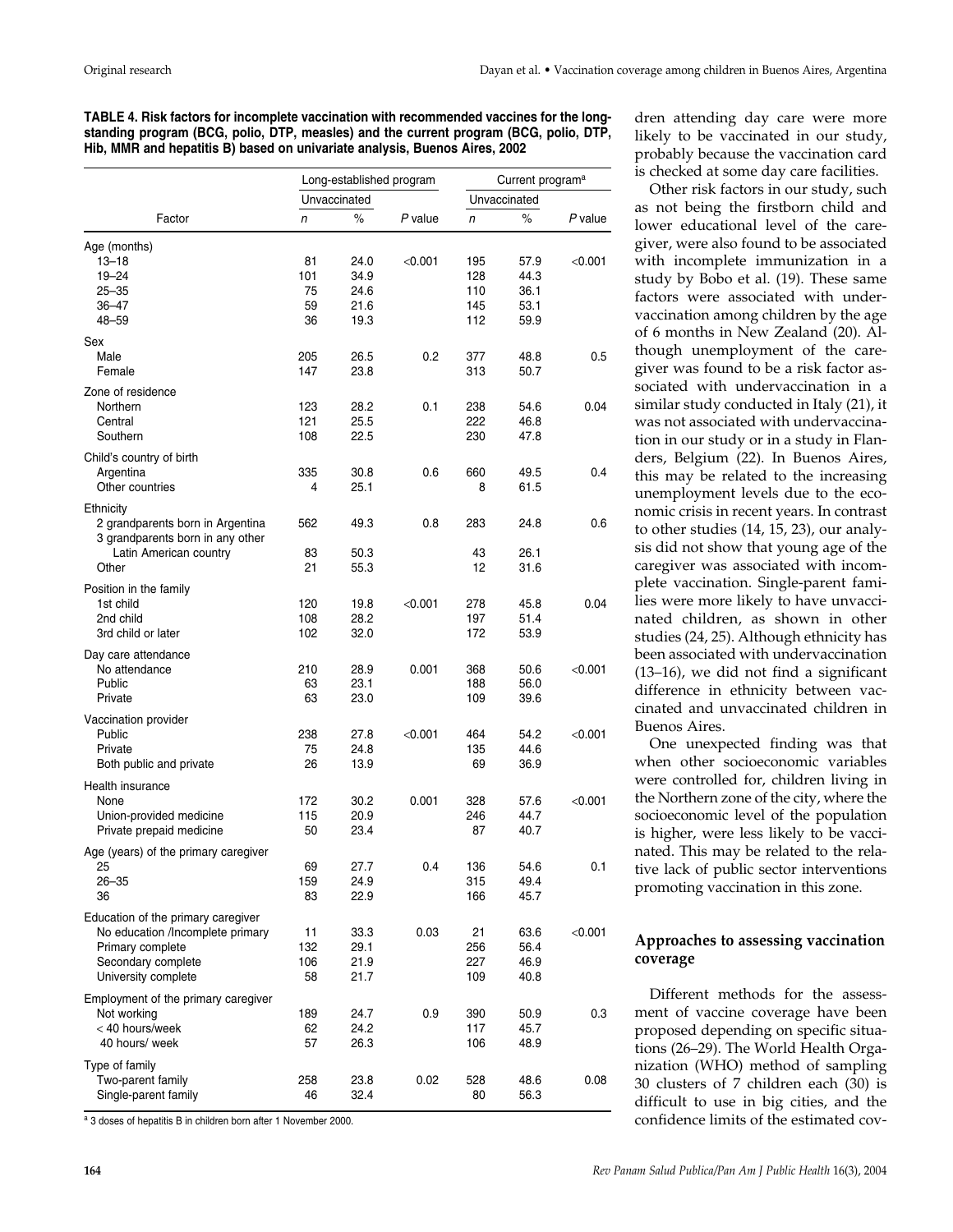| TABLE 5. Odds ratio estimates for incomplete vaccination with recommended vaccines for    |  |
|-------------------------------------------------------------------------------------------|--|
| the long-standing program (BCG, polio, DTP, measles) and the current program (BCG, polio, |  |
| DTP, Hib, MMR and hepatitis B) based on a logistic regression model, Buenos Aires, 2000   |  |

|                                                                                                                                                      |                                                     | Long-established program                                                 | Current program <sup>a</sup>                        |                                                                          |  |  |
|------------------------------------------------------------------------------------------------------------------------------------------------------|-----------------------------------------------------|--------------------------------------------------------------------------|-----------------------------------------------------|--------------------------------------------------------------------------|--|--|
|                                                                                                                                                      | Odds ratio                                          | 95% Wald<br>Confidence limits                                            | Odds ratio                                          | 95% Wald<br>Confidence limits                                            |  |  |
| Age (months) $b$<br>$13 - 18$<br>$19 - 24$<br>$25 - 35$<br>$36 - 47$<br>$48 - 59$                                                                    | (P < 0.001)<br>1.06<br>2.00<br>1.07<br>0.87<br>1.00 | (0.65, 1.72)<br>(1.25, 3.21)<br>(0.66, 1.74)<br>(0.52, 1.45)<br>Referent | (P < 0.001)<br>0.95<br>0.51<br>0.34<br>0.74<br>1.00 | (0.63, 1.43)<br>(0.34, 0.78)<br>(0.23; 0.53)<br>(0.49, 1.14)<br>Referent |  |  |
| Zone of residence <sup>b</sup><br>Northern<br>Central<br>Southern                                                                                    | $(P = 0.05)$<br>1.53<br>1.39<br>1.00                | (1.07, 2.17)<br>(0.99, 1.96)<br>Referent                                 | $(P = 0.001)$<br>1.77<br>1.18<br>1.00               | (1.29, 2.42)<br>(0.88, 1.58)<br>Referent                                 |  |  |
| Position in the familyb<br>2nd child<br>3rd child or later<br>1st child                                                                              | (P < 0.001)<br>1.58<br>1.87<br>1.00                 | (1.14, 2.19)<br>(1.33, 2.63)<br>Referent                                 | $(P = 0.06)$<br>1.33<br>1.34<br>1.00                | (1.00, 1.76)<br>(0.99, 1.82)<br>Referent                                 |  |  |
| Vaccination provider <sup>b</sup><br>Public<br>Private<br>Both private and public                                                                    | $(P = 0.009)$<br>1.98<br>2.26<br>1.00               | (1.20, 3.27)<br>(1.30, 3.92)<br>Referent                                 | $(P = 0.01)$<br>1.76<br>1.74<br>1.00                | (1.20, 2.59)<br>(1.13, 2.68)<br>Referent                                 |  |  |
| Health insurance <sup>b</sup><br>None<br>Union-provided medicine<br>Private prepaid medicine                                                         | $(P = 0.07)$<br>1.22<br>0.84<br>1.00                | (0.73, 2.05)<br>(0.53, 1.33)<br>Referent                                 | $(P = 0.02)$<br>1.72<br>1.20<br>1.00                | (1.10, 2.69)<br>(0.81, 1.78)<br>Referent                                 |  |  |
| Education of the primary caregiver <sup>b</sup><br>No education /Primary incomplete<br>Primary complete<br>Secondary complete<br>University complete | $(P = 0.15)$<br>1.64<br>1.43<br>1.02<br>1.00        | (0.70, 3.83)<br>(0.93, 2.19)<br>(0.69, 1.53)<br>Referent                 | $(P = 0.04)$<br>2.04<br>1.55<br>1.14<br>1.00        | (0.89, 4.68)<br>(1.08, 2.24)<br>(0.81, 1.59)<br>Referent                 |  |  |

<sup>a</sup> 3 doses of hepatitis B in children born after 1 November 2000.

b P-values in parentheses correspond to the chi-squared test for the factor.

erage (+10%) may be too wide to guide program activities (31). Random digital dialing (26, 32) is difficult to use in settings such as Buenos Aires because approximately 15% of people do not have a home telephone (33), and some people may be unwilling to participate in a coverage survey over the telephone. Vaccination coverage is frequently estimated from the number of doses administered (34). However, there are concerns about the accuracy of this approach (35). This method may not be accurate because of difficulties in calculating the denominator (influenced by population migration, for example) and the numerator (influenced by inclusion of doses given to older children, for example). Our study was nonetheless useful in validating the administrative coverage reported by the Secretariat of Health. The difference observed for measles vaccination is due to the fact that during 2002, many children received an additional dose of MMR vaccine to receive the mumps component because of the previous vaccine shortage. Therefore, the number of measles doses distributed increased while the target population remained stable, increasing the rate vaccination coverage as calculated from the health administration's figures.

### **Limitations**

The results of our study are subject to some limitations. First, only children's vaccination cards were used to determine whether a child had been vaccinated. Having a vaccination card may be associated with a greater likelihood of being vaccinated (17, 36). However, counting only vaccine doses that were documented on a vaccination card (held by approximately 90% of children in Buenos Aires) seems to be the most accurate way to identify children in need of vaccination (37). In fact, parental recall of their child's vaccination history has been shown to be unreliable in many studies (36–38). Second, invalidity of doses because of errors in scheduling (e.g., vaccination before the minimum age for the dose or before the minimum interval to the next dose) was not considered in our analysis, except for measles vaccinations. However, this procedure is habitual in many coverage surveys (16, 22, 23).

# **Future perspectives for improving coverage**

Continuous monitoring and adjustment of the vaccination program are required to accomplish the WHO objectives to eradicate poliomyelitis and eliminate diseases such as diphtheria, neonatal tetanus and measles (39). To reach these goals, minimum coverage levels for a community need to be met (2, 3). In Buenos Aires the thresholds for polio (80%–86%) and diphtheria (80%–85%) have been met. However, the targeted coverage rates for measles or pertussis (95%), mumps (90%) and rubella (85%) remain above the rates found in our study. Measuring coverage levels in the community is an important strategy for improving vaccination coverage rates (40). Sustained efforts by government, physicians and parents are needed to increase these coverage levels, especially for recently introduced vaccines such as Hib, mumps, rubella and hepatitis B. Physicians can encourage higher vaccination rates by following the standards for childhood vaccination and educating caregivers about them. The government should provide the resources (e.g., personnel and training) to ensure the implementation of programs aimed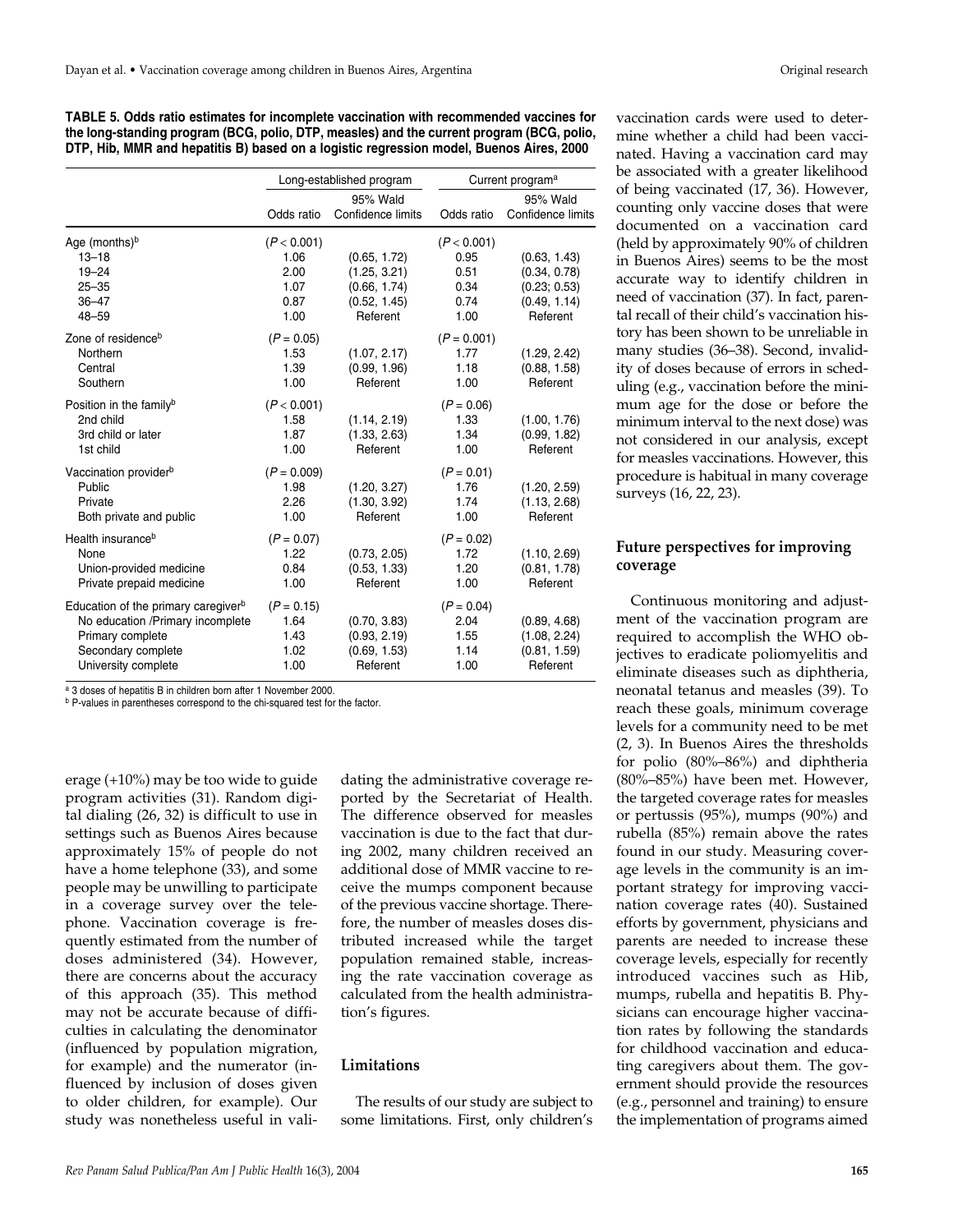at making quality vaccination services more accessible in underserved sections of the community.

In conclusion, the results of this vaccination coverage survey provide baseline data and information on possible determinants of vaccination levels. This information can be used to develop intervention programs and evaluation activities. Further analyses that examine the ages when vaccines are administered would be useful to document age-appropriate vaccination coverage and vaccination delays.

**Acknowledgments.** This study was funded by the VIGI+A program, Ministry of Health, Argentina. We would like to thank Dr. Zulma Ortiz and Dr. Hugo Fernández (VIGI+A program) for their invaluable support in this study. We also want to thank Ana María Mussa and Susana Ferrea for their extensive logistic support and Prof. Luis R. Acosta for his help with the sample design. Essential contributions in carrying out the survey field work were made by Liliana Turcoff, Viviana Carotenuto, Analía Coritori,

María Cristina Barreras, Hilda Conti, Laura Dratewka, Alicia Schilman, Mabel Martinez, María Tapia, Margarita Schostik, Dora Spagliarisi, Lidia Chairello, Sandra Palomares, Guido Araya, Matías Pérez, María Valeria Zabala and Alejandra Martinez. We also thank Silvana Carrillo and Gustavo Cantero for their help in entering the data, and Drew Baughman, at the Centers for Disease Control and Prevention, for his helpful suggestions.

#### **REFERENCES**

- 1. Ehreth J. The global value of vaccination. Vaccine. 2003;21:596–600.
- 2. Anderson RM. The concept of herd immunity and the design of community-based immunization programmes. Vaccine. 1992;10: 928–35.
- 3. Anderson RM, May RM. Immunization and herd immunity. Lancet. 1990;335:641–5.
- 4. Argentina, Instituto Nacional de Estadísticas y Censos. Censo 2001. Available from: http:// www.indec.mecon.gov.ar/censo2001s2/Datos/ 02000c21.xls. Accessed 10 April 2003.
- 5. Argentina, Ministerio de Salud República Argentina 2003. Available from: http://www. msal.gov.ar/htm/site/vacuna.\_cal2.asp. Accessed 5 June 2004.
- 6. de Quadros CA, Olive JM, Hersh BS, Strassburg MA, Henderson DA, Brandling-Bennett D, et al. Measles elimination in the Americas evolving strategies. JAMA. 1996;275:224–9.
- 7. Pan American Health Organization. Alert: Measles outbreak in Argentina and Bolivia. Pan Am Health Organ Weekly Bull 1998;4:32.
- 8. Cochran WG. Sampling techniques. 3rd ed. New York: Wiley, 1977.
- 9. Becker NG, Bahrampour A. Preventing epidemics with age-specific vaccination schedules. Math Biosci. 1997;142(2):63–77.
- 10. Dean AG, Dean JA, Coulombier D, Brendel KA, Smith DC, Burton AH et al. Epi-Info Version 6: a word processing, database, and statistics program for public health on IBMcompatible microcomputers. Centers for Disease Control and Prevention, Atlanta, Georgia, U.S.A., 1996.
- 11. SAS Version 6.08 [computer program]. Cary, NC: SAS Institute Inc.; 1993.
- 12. Williams IT, Milton JD, Farrell JB, Graham NM. Interaction of socioeconomic status and provider practices as predictors of immunization coverage in Virginia children. Pediatrics. 1995;96:439–46.
- 13. Luman ET, Barker LE, Simpson DM, Rodewald LE, Szilagy PG, Zhao Z. National, State, and urban-area vaccination-coverage levels among children aged 19–35 months, United States, 1999. Am J Prev Med. 2001; 20(4S):88–95.
- 14. Cutts F, Orenstein W, Bernier R. Causes of low preschool immunization coverage in the United States. Annu Rev Public Health. 1992; 13:385–98.
- 15. Wood D, Donald-Sherbourne C, Halfon N, Tucker MB, Ortiz V, Hamlin JS et al. Factors related to immunization status among innercity Latino and African-American preschoolers. Pediatrics. 1995; 96: 295–301.
- 16. Kenyon TA, Matuck MA, Stroh G. Persistent low immunization coverage among inner-city preschool children despite access to free vaccine. Pediatrics. 1998;101:612–6.
- 17. Simpson DM, Suarez L, Smith DR. Immunization rates among young children in the public and private health care sectors. Am J Prev Med. 1997;13:84–8.
- 18. Shaheen MA, Frerichs RR, Alexopoulos N, Rainey JJ. Immunization coverage among predominantly Hispanic children, aged 2–3 years, in central Los Angeles. Ann Epidemiol. 2000; 10:160–8.
- 19. Bobo JK, Gale JL, Purushottam BT, Wassilak SGF. Risk factors for delayed immunization in a random sample of 1163 children from Oregon and Washington. Pediatrics. 1993;91: 308–14.
- 20. Essex C, Counsell AM, Geddis DC. Immunization status and demographic characteristics of New Zealand infants in the first 6 months of life. J Paediatr Child Health. 1993; 29:379–83.
- 21. Salmaso S, Rota MC, Ciofi Degli Atti ML, Tozzi AE, Kreidl P. Infant immunization coverage in Italy: estimates by simultaneous EPI cluster surveys of regions. Bull World Health Organ. 1999;77:843–51.
- 22. Vellinga A, Depoorter AM, Van Damme P. Vaccination coverage estimates by EPI cluster sampling survey of children (18–24 months) in Flanders, Belgium. Acta Paediatr. 2002;91: 599–603.
- 23. Herceg A, Daley C, Schubert P, Hall R, Longbottom H. A population-based survey of immunization coverage in two-year-old children. Aust J Public Health. 1995;19:465–70.
- 24. Duclos P. Vaccination coverage of 2-yearold children and immunization practices— Canada, 1994. Vaccine. 1997;15:20–4.
- 25. Skinner J, March L, Simpson JM. A retrospective cohort study of childhood immunization status in the Northern Sydney area. Aust J Public Health. 1995;19:58–68.
- 26. Smith PJ, Battaglia MP, Huggins VJ, Hoaglin DC, Roden A, Khare M et al. Overview of the sampling design and statistical methods used in the National Immunization Survey. Am J Prev Med. 2001;20(4S):17–24.
- 27. Jestin, C. Evolution de la couverture vaccinale pour la rougeole de 1983 a 1988 a partir de l'exploitation des certificates de santé du 24e mois. Bull Epidemiol Hebd. 1989;44:181–3.
- 28. Begg NT, Gill ON, White JM. COVER (Cover of vaccination evaluated rapidly): Description of the England and Wales Scheme. Public Health. 1989;103:81–9.
- 29. Health and Welfare Canada. Guidelines for assessment of vaccine coverage in children. Canada Communicable Disease Report 1993; 19(21):180–2.
- 30. Henderson RH, Sundaresan T. Cluster sampling to assess immunization coverage: a review of experience with a simplified sampling method. Bull World Health Organ. 1982;60: 253–60.
- 31. Lemeshow S, Robinson D. Surveys to measure programme coverage and impact: a review of the methodology used by the Expanded Programme on Immnunization. World Health Stat Q. 1985;38:65–75.
- 32. A Zell ER, Ezzati-Rice TM, Battaglia MP, Wright RA. National Immunization Survey: the methodology of a vaccination surveillance system. Public Health Rep 2000;115:65–77.
- 33. Argentina, Instituto Nacional de Estadísticas y Censos. Censo 2001. Available from: http:// www.indec.mecon.gov.ar/webcenso/ provincias/ciudad/viv\_equipa.asp. Accessed 10 April 2003.
- 34. Cutts FT, Olivé JM. Vaccination programs in developing countries. In: Plotkin SA, Orenstein WA, eds. Vaccines. Philadelphia: WB Saunders; 1999. Pp.1047–73.